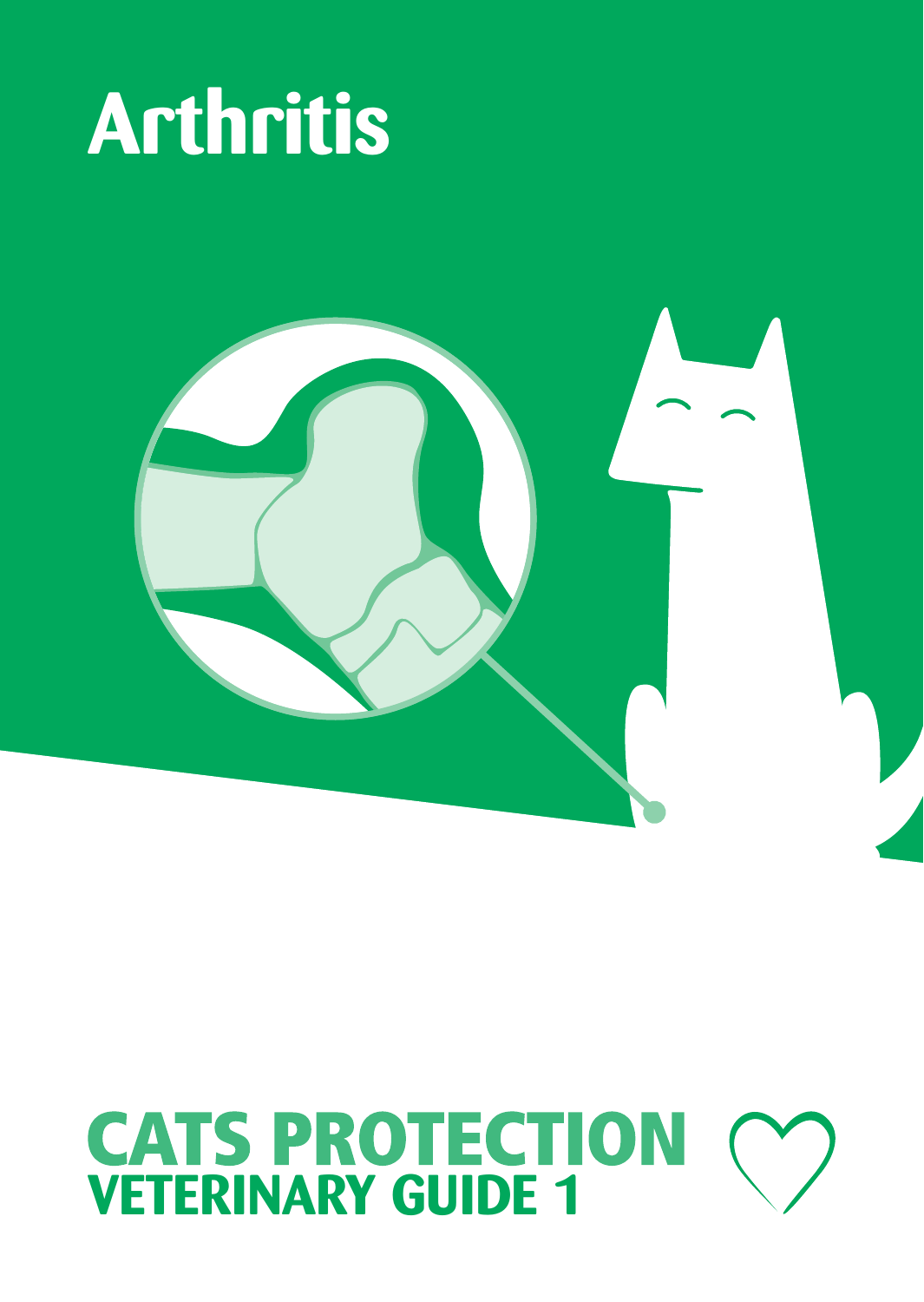Arthritis causes inflammation of the joint and the condition is extremely common in cats. Unfortunately, it often goes unnoticed as owners think the cat is just slowing down with age, when it is actually a very painful condition.

## **What causes arthritis?**

Arthritis occurs when there is damage to the moveable joints of bones and can be caused by many things, including trauma, infection or wear and tear.

It is more commonly seen in elderly cats who suffer mainly from a type of arthritis called osteoarthritis or degenerative joint disease. Osteoarthritis can be caused by the repeated wear and tear of joints, or can be secondary to a previous injury such as a dislocation, bone fracture or torn ligament. Even young cats can suffer with arthritis if they have experienced a traumatic injury in the past.

More than 80 per cent of cats aged over 10 years old will have some degree of arthritis detectable on x-rays. It is worth getting your cat checked regularly as treating chronic problems like arthritis will make a huge difference to their quality of life.

## **What are the signs?**

Cats are very good at hiding the signs of arthritis and, unlike dogs, are unlikely to alert their owners to a problem by limping or becoming lame. However, signs are usually long standing and will gradually get worse with time as the joint deteriorates further. The elbow, shoulders, hips and spine are the most common areas to be affected and one or more may be affected at a time.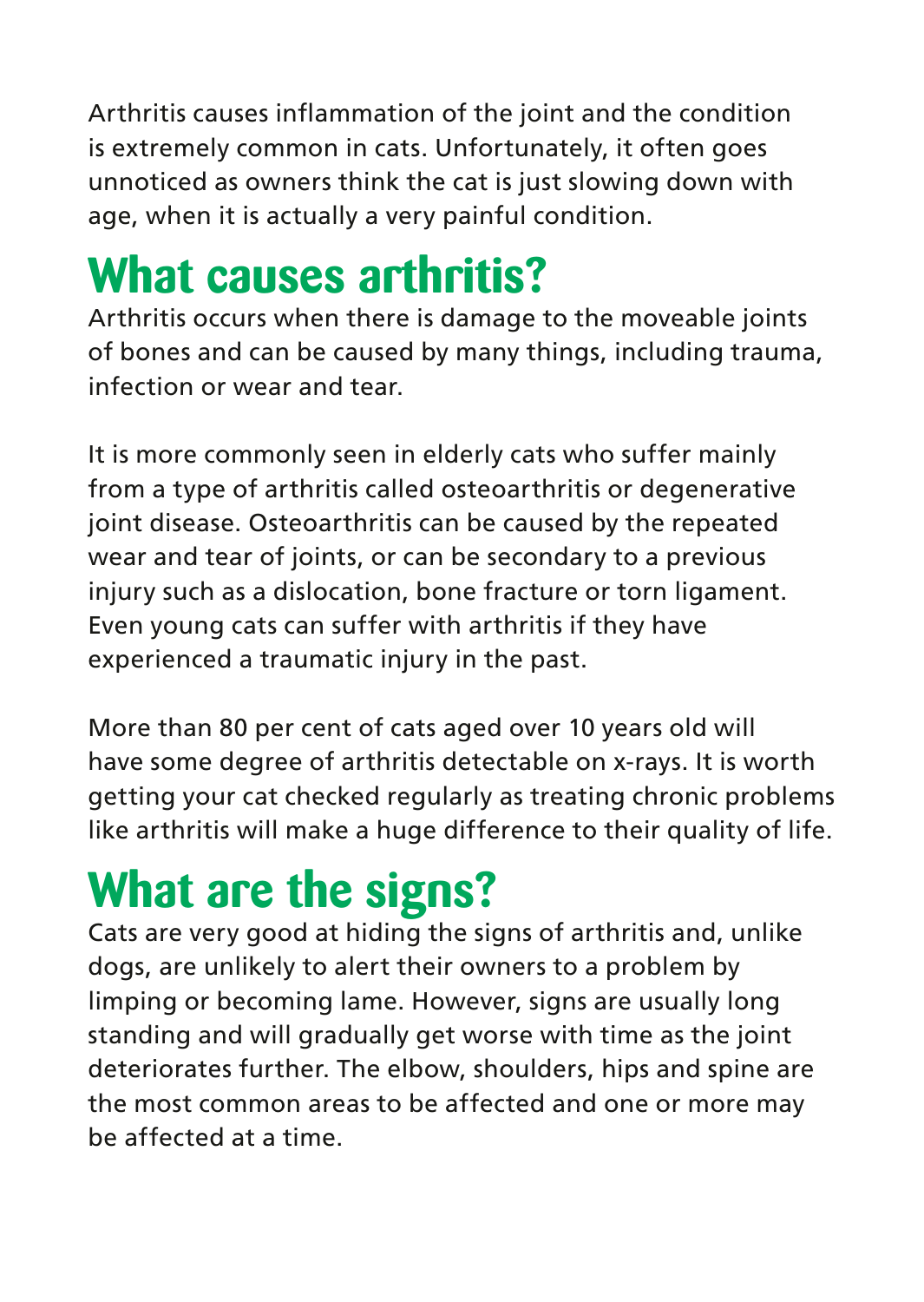The main signs shown in cats are:

- **•** stiffness, reduced mobility and lameness, often displayed as an unwillingness to jump or climb
- **•** difficulty grooming, especially the middle of the back and tail
- **•** your cat may show a change in behaviour, for example:
	- grumpiness including reduced interaction with and tolerance of people – the discomfort associated with arthritis can be a cause of aggression in cats
	- not using the litter tray if the sides are too high for your cat to easily get into it
	- reduced interest in play
- **•** increased stiffness immediately after resting which gets better with movement
- **•** swollen, enlarged or painful joints
- **•** susceptibility to joint trauma, such as sprains
- **•** a worsening of these signs during cold or damp weather

## **How is it diagnosed?**

If your cat displays some of the above symptoms, your vet will perform a clinical examination to check for arthritis. The vet may manipulate the joint to check for stiffness, pain, grating and reduced movement.

X-rays may be taken, to check for changes to the bones and to monitor the progression of the disease. Sometimes blood tests or analysis of the joint fluid are needed to rule out infections or immune-based arthritis.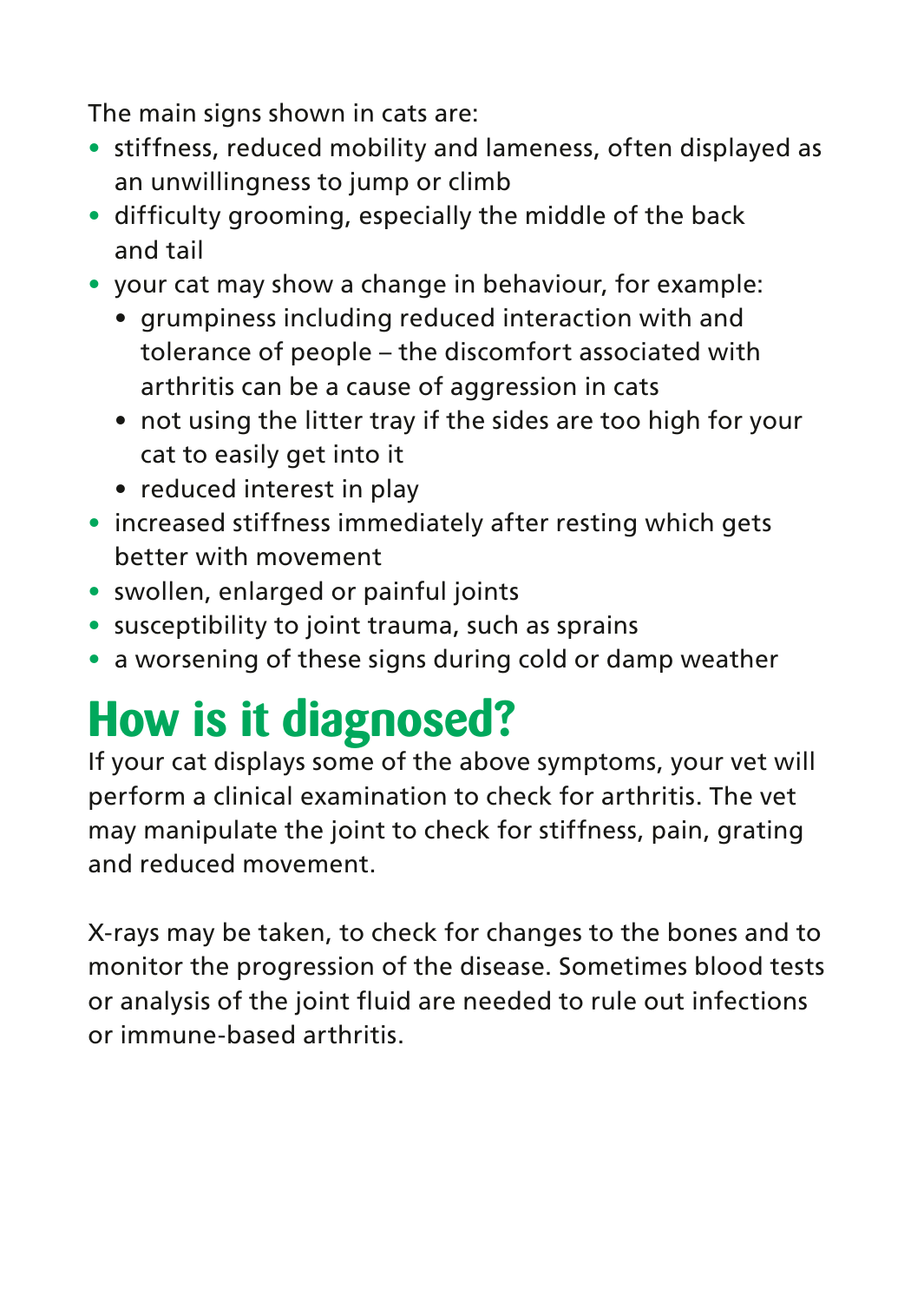## **How is it treated?**

The methods of treatment for arthritis include:

#### **Medication**

The most common form of treatment is long-term, antiinflammatory drugs. These can be very effective at reducing pain and increasing mobility, but can have side effects. It is natural to be concerned about these side effects, but as arthritis can cause chronic pain it is usually best to use some form of medical treatment under the guidance of your vet to alleviate this pain. It may be necessary to perform blood tests to find out which drugs, if any, will be tolerated best by your cat.

Never give your cat human anti-inflammatory drugs, even common ones such as aspirin, as they can be highly toxic and even fatal.

There are also some veterinary versions of supplements used by human arthritis sufferers available – including glucosamine, chondroitin sulphate and green-lipped mussel extract –that are thought to help repair damaged cartilage and may have some anti-inflammatory properties. These can be used at the same time as anti-inflammatory drugs and have the advantage of having no known side-effects, but should only be used under veterinary advice. If your cat's arthritis is severe, these supplements are unlikely to be sufficient to control the condition on their own. However, recent research has shown that arthritic cats fed specialist diets containing nutritional supplements can become more active.

#### **Surgery**

In certain cases, usually where there has been a traumatic injury in the past, surgery may be required.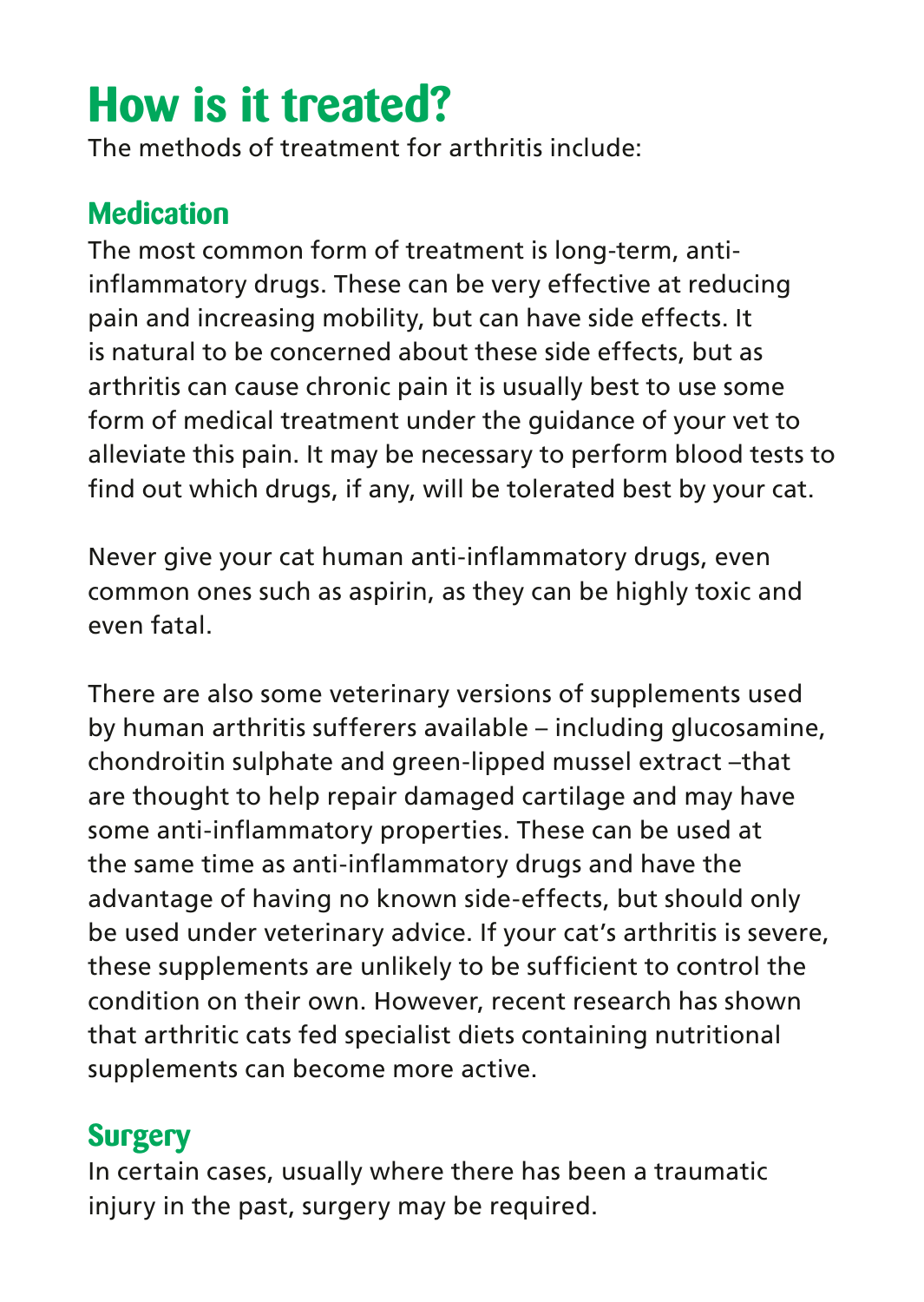#### **Acupuncture**

Acupuncture can be beneficial in some cases, but must only be carried out by a veterinary acupuncturist.

#### **Weight control and exercise**

If your cat is overweight, this can make arthritis worse as it puts more stress on the joints. It is very important to ensure your cat maintains a healthy weight. Regular, moderate exercise will also help – active play is the best way to achieve this.

#### **Considerations for your cat's home**

- **•** allow your cat to reach their favourite places easily, by strategically placing boxes or items of furniture as launch pads
- **•** make sure your cat has a cosy, well-padded bed in a safe, warm place that can be readily accessed
- **•** ensure your cat can reach their toileting site easily and that the sides of their litter tray aren't too tall

## **What does the future hold?**

Arthritis is an ongoing problem and cannot be cured. However, in many cases it can be managed successfully, allowing your cat to be pain-free and to lead a reasonably active life.

For more advice on the care of elderly cats, see Cats Protection's *Essential Guide: Elderly cats*.

#### **Learn more about your cat online! Take a look at our free interactive tool to help you understand cats' origins and their behaviour within our homes. http://learnonline.cats.org.uk/content/ufo**